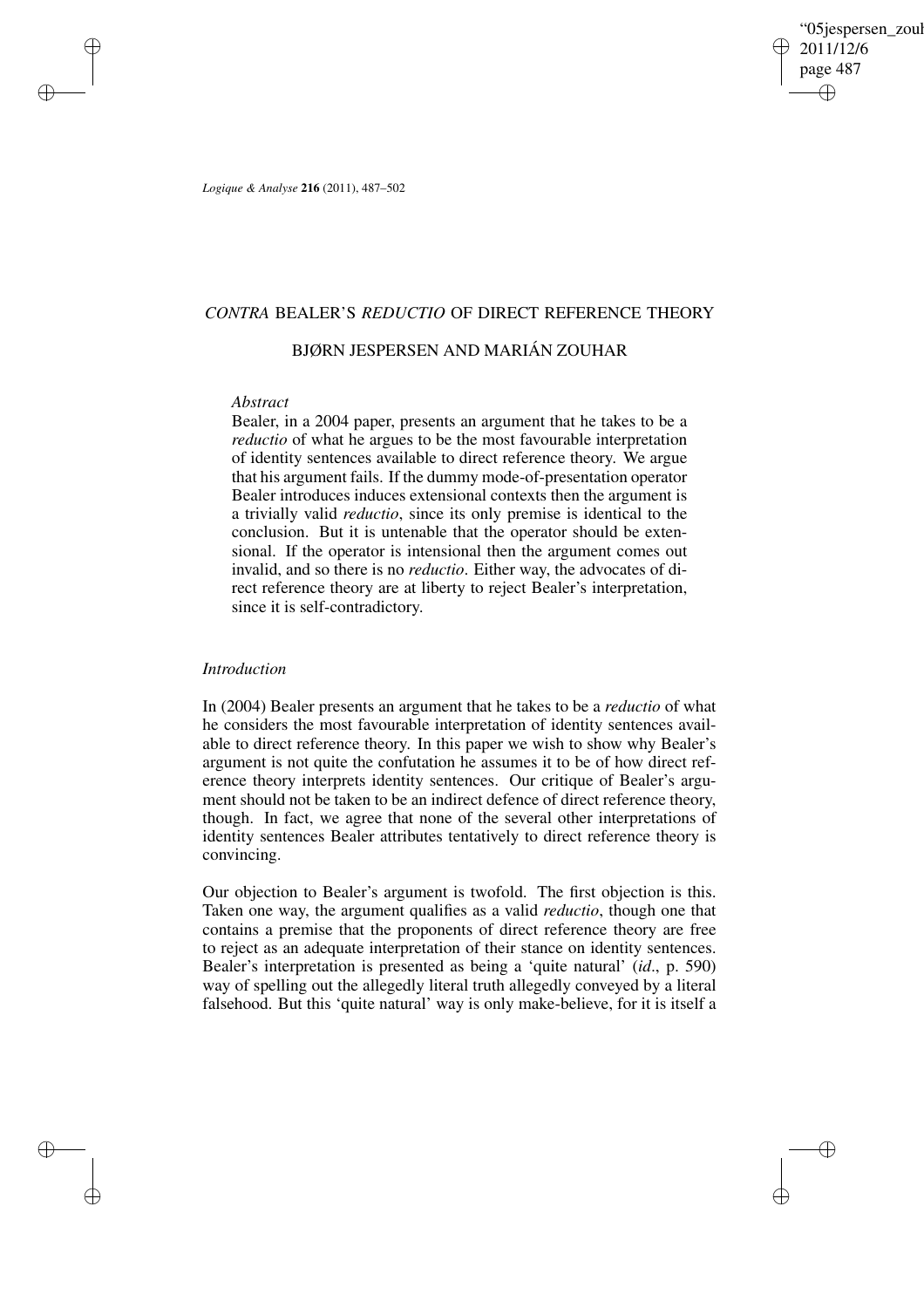05iespersen zoul 2011/12/6 page 488 ✐ ✐

✐

✐

### 488 BJØRN JESPERSEN AND MARIÁN ZOUHAR

✐

✐

✐

✐

falsehood (because an inconsistency), hence cannot be the literal truth that is supposed to be made explicit (and so is far from being a 'quite natural' interpretation). Nobody, however, should be expected to accept a false (let alone inconsistent) proposition as an adequate interpretation of their position.

The *notation* Bealer deploys when formulating his *reductio* makes it seem as though there were substantial (i.e., propositional) differences where there are, in fact, only notational (i.e., sentential) ones. The trick of the *reductio* is namely that the notation of the premise representing the interpretation is designed to conceal the inconsistency that is evident from the notation of the conclusion. Had the notation in which the conclusion is couched been used in both places, it would have been obvious (*a*) that the conclusion is identical to one of the premises, (*b*) that the *reductio* is, therefore, trivially valid, and (*c*) that the relevant premise is inconsistent.

Therefore, Bealer's dialectic task is to make the proposition when occurring as premise appear attractive enough for the friends of direct reference to regard it as true, while in fact it is false. But the intended *reductio* of direct reference theory (as far as identity sentences go) fails as soon as the premise is, rightly, rejected as being false. The *reductio* fails not because it is logically flawed (for it is not), but because it is philosophically *irrelevant* to whatever may be the (best) direct-reference analysis of identity sentences.

The second objection is this. If the dummy mode-of-presentation operator Bealer introduces as part of the 'quite natural' interpretation induces referentially transparent contexts then the argument is a trivially valid *reductio*, since an inconsistent proposition is being substituted for itself. In case this is Bealer's argument then the first objection kicks in. Yet it is hard to believe that the operator would induce transparent contexts, for modes of presentation are obviously not extensional entities. If the operator induces referentially opaque contexts then the argument comes out invalid, and so there is no *reductio*. Bealer barely argues for the extensionality of the operator. The argument he does offer trades on running the semantic issue of the reference relation of directly referring terms together with the issue of the transparency or opacity of contexts. Though related, one issue is how and what supposedly directly referring terms refer to, another issue is what substitutions in what contexts go through and which do not. We sketch two notions of opacity. One notion is a logical one to do with co-referential terms not being validly substitutable in opaque contexts. The other is a pragmatic or epistemological one to do with a competent language-user rationally failing to assent to substitution of co-referential terms without loss of linguistic competence. We argue that the latter notion is the one needed for Bealer's *reductio*.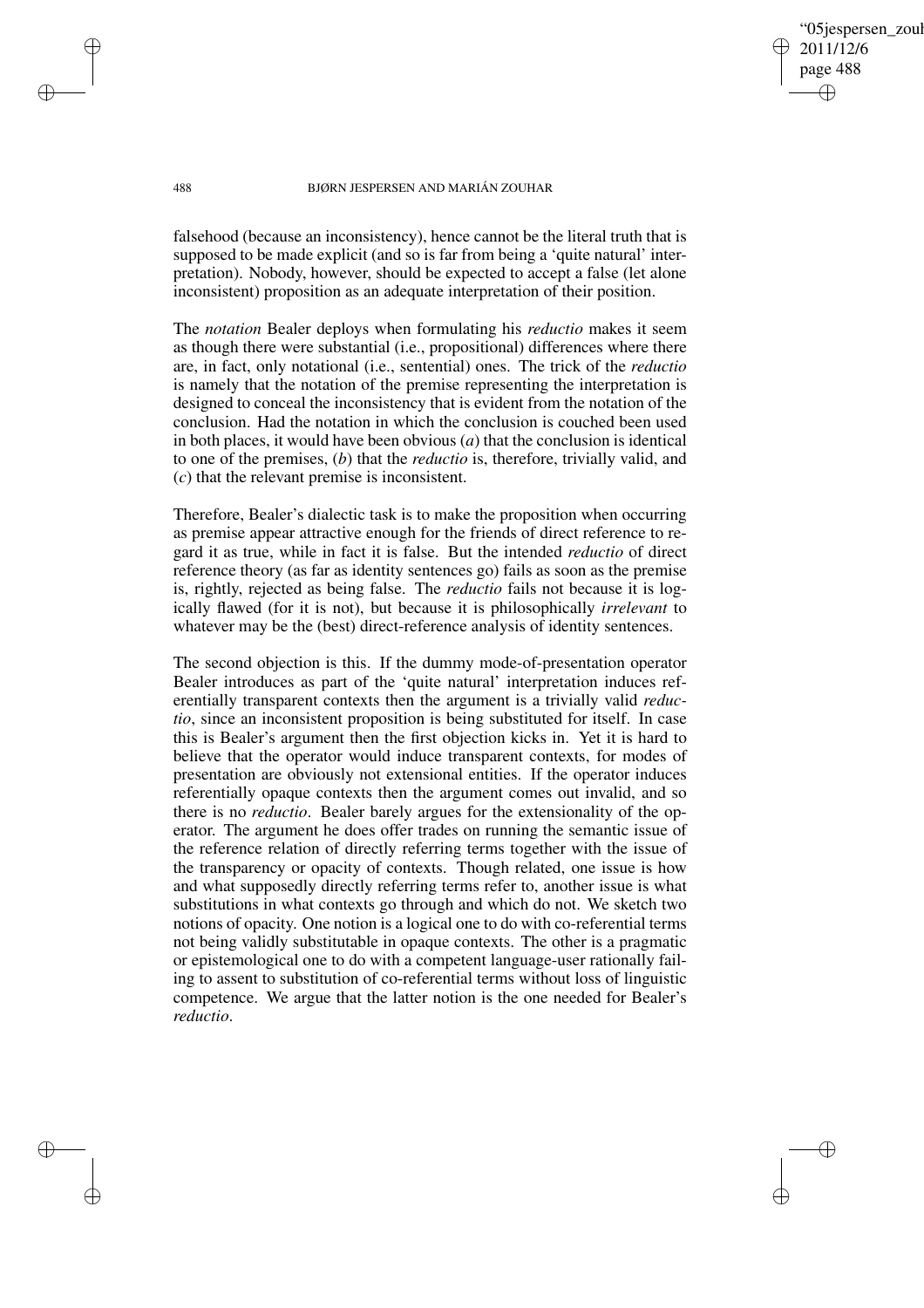*CONTRA* BEALER'S *REDUCTIO* OF DIRECT REFERENCE THEORY 489

However, whether extensional/transparency-generating or intensional/opacity-generating, mode-of-presentation operators do not sit well with operands boasting directly referring terms. Despite Kaplan permitting the reference relation of directly referring terms to be mediated by modes of presentation (which must be of a non-Fregean kind, though), the latter are not part of the syntax or semantics of the former. Their semantics reduces to terms 'directly' picking out objects, with no mention of mediating entities in their syntax.<sup>1</sup> Says Kaplan:

The semantical feature that *I* wish to highlight in calling an expression *directly referential* is not the *fact* that it designates the same object in every circumstance, but the *way* in which it designates an object in any circumstance. Such an expression is a *device of direct reference*. This does not imply that it has no conventionally fixed semantical rules which determine its referent in each context of use; quite the opposite. There are semantical rules which determine the referent in each context of use — but that is all. *The rules do not provide a complex which together with a circumstance of evaluation yields an object. They just provide an object.*

(1989, p. 495.)

'05iespersen\_zoul

2011/12/6 page 489

✐

✐

✐

✐

Yet Bealer's mode-of-presentation operator figures explicitly in the syntax. So, again, the proponents of direct reference theory would be entitled to maintain that Bealer's interpretation of how their theory accounts for identity sentences involving directly referring terms is irrelevant to their actual theory.

In the following we first present Bealer's *reductio* and then spell out our two objections in more detail, concluding that Bealer does not have much of a case, if indeed any, against how direct reference theory construes identity sentences.

1. *Bealer's* Reductio

✐

✐

✐

✐

Assume that in today's astronomy class you learnt that Hesperus is Phosphorus. Your notes contain the entry

"Hesperus = Phosphorus"  $(*)$ 

<sup>1</sup> See Martí (1995) for a discussion of various notions of *direct* reference.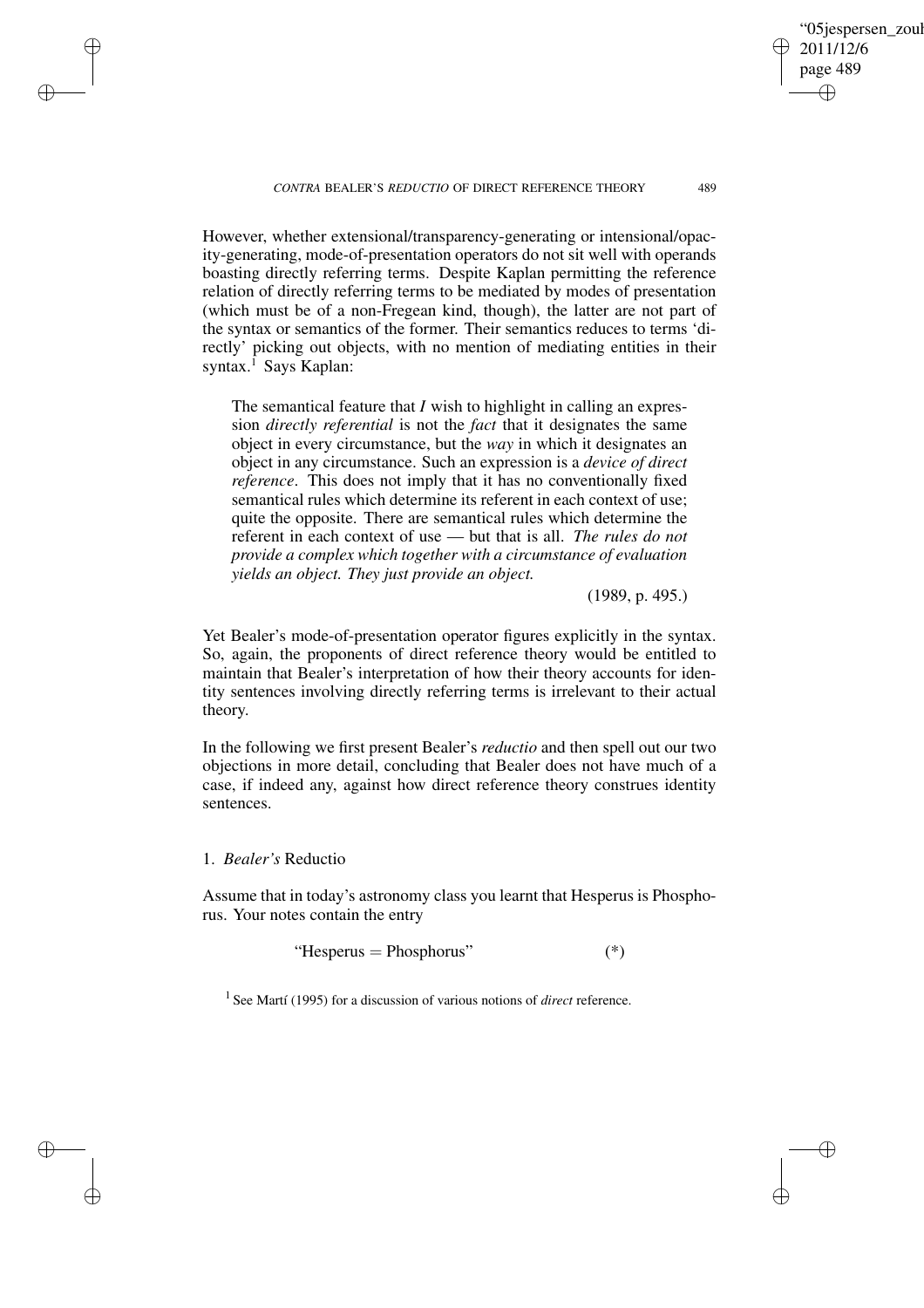'05jespersen\_zoul 2011/12/6 page 490 ✐ ✐

✐

✐

### 490 BJØRN JESPERSEN AND MARIÁN ZOUHAR

Enter direct reference theory. It holds that 'Hesperus' and 'Phosphorus' are two Kripke-style proper names that refer to one and the same individual: Venus. The theory also holds that the sentence (\*) expresses a Russell-style singular proposition, the constituents of which are one occurrence of the identity relation and two occurrences of Venus alias Phosphorus alias Hesperus.

It remains an open question exactly what singular propositions are and how to model them in accordance with direct reference theory. Even if we join direct reference theory in representing singular propositions as (though perhaps without identifying them with) ordered *n*-tuples, it is not obvious exactly what are their elements or what is the order among them (*id*., p. 584). This need not detain us here, though, so let us just assume that there is a singular proposition expressed by (\*), consisting of the identity relation and two occurrences of the same individual. The individual bears at least three different names, 'Venus', 'Phosphorus', and 'Hesperus'. If singular propositions are represented as/identified with ordered  $n$ -tuples, the following eight formulae name or express the same singular proposition:

" $\leq$  =, Venus, Venus $>$ "

✐

✐

✐

✐

- "<=, Phosphorus, Phosphorus>"
- "<=, Hesperus, Hesperus>"
- "<=, Venus, Phosphorus>"
- "<=, Venus, Hesperus>"
- "<=, Hesperus, Phosphorus>"
- "<=, Hesperus, Venus>"
- "<=, Phosphorus, Venus>".

Since the three names co-denote the object  $o$  and the sign  $=$  denotes  $=$ (i.e., the relation of identity between individuals), we identify the relevant singular proposition with (\*\*):

 $\langle 1, 0, 0 \rangle$  (\*\*).

Bealer then raises the question:

How, if  $a = b$ , can the proposition that  $a = a$  and the proposition that  $a = b$  be different? (*Id.*, p. 575.)

Well, they just cannot, if  $a = a$  and  $a = b$  are the proposition that a is selfidentical. (Remember that "the proposition that  $a = a$ ", "the proposition that  $a = b$ ", "the proposition that a is self-identical" and "the proposition that b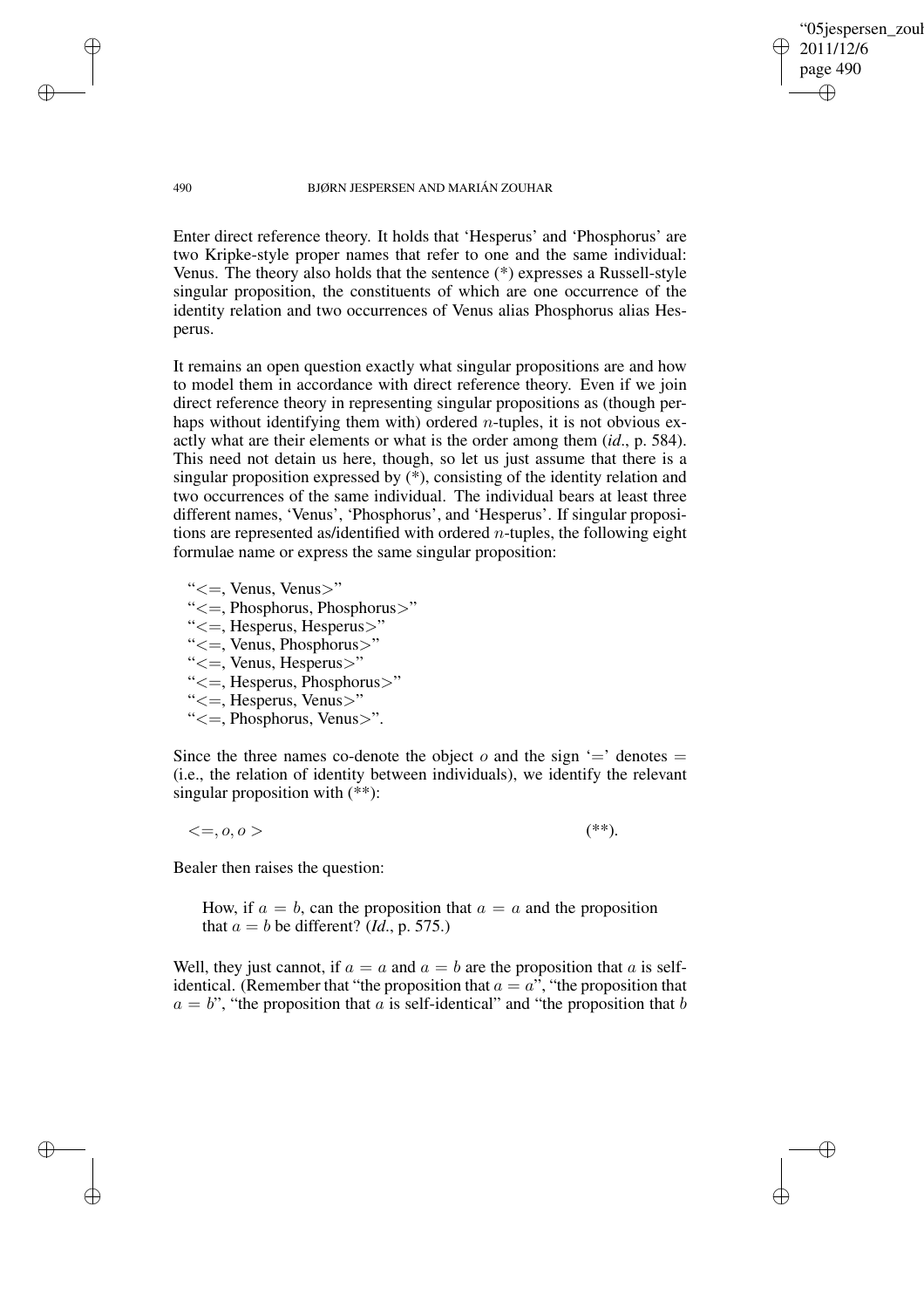✐

05iespersen\_zoul

is self-identical" are but four *names* of the same proposition: they are not the proposition itself.) Yet what you learnt in astronomy class was certainly not that Venus, under whatever name or none, is self-identical. So (\*\*) cannot be the right proposition to be matched off with (\*). Yet the matching of (\*) with (\*\*) is entailed by the adoption of Kripkean names and Russellian propositions. As Russell observed long ago,

 $[II]$ f... 'c' is a name for Scott, then the proposition [expressed by "Scott is c"] will become simply a tautology. It is at once obvious that if 'c' were 'Scott' itself, 'Scott is Scott' is just a tautology. But if you take any other name which is just a name for Scott, then if the name is being used *as* a name and not as a description, the proposition will still be a tautology.

(1953, p. 245.)

Since 'Hesperus', 'Phosphorus' are 'just' two names for o, 'Phosphorus' is semantically indistinguishable from 'Hesperus' and, as it were, evaporates during the transition from sentence to proposition. Any vocabulary that already boasts 'Hesperus' renders 'Phosphorus' redundant, and *vice versa*. (And a vocabulary containing 'Venus' makes both redundant.) But then, how is the direct reference theorist to conceptualize the non-trivial snippet of information that you picked up in astronomy class and could not have learnt either in linguistics or logic class?

Bealer investigates a series of options available to direct reference theory, turning them down one after the other. The last option is announced as being 'quite natural' and 'the most promising' one available to direct reference theory (*id*., p. 590) — only to be buried seconds later as suffering from 'a fatal flaw' (*id*., p. 591). The hoped-for benefit to be reaped from this option is that the following two claims should turn out to be compatible. (*a*) Yes, (\*\*) is the trivially true proposition expressed both by "Hesperus  $=$  Hesperus" and "Hesperus  $=$  Phosphorus"; (b) but what you learnt in astronomy class was (\*\*) under one mode of presentation though not under another. <sup>2</sup> This cohabitation strategy seeks to bring together under one hat a literal *falsehood* (namely, that the proposition that Hesperus is Hesperus is distinct from the proposition that Hesperus is Phosphorus) and a pragmatically conveyed *truth* (namely, that you may learn this one proposition under one presentation without learning it under another).<sup>3</sup>

<sup>2</sup> See Richard (1990, pp. 136ff) for an elaboration of this point within the confines of direct reference theory.

3 See Bealer (*id*., §II).

✐

✐

✐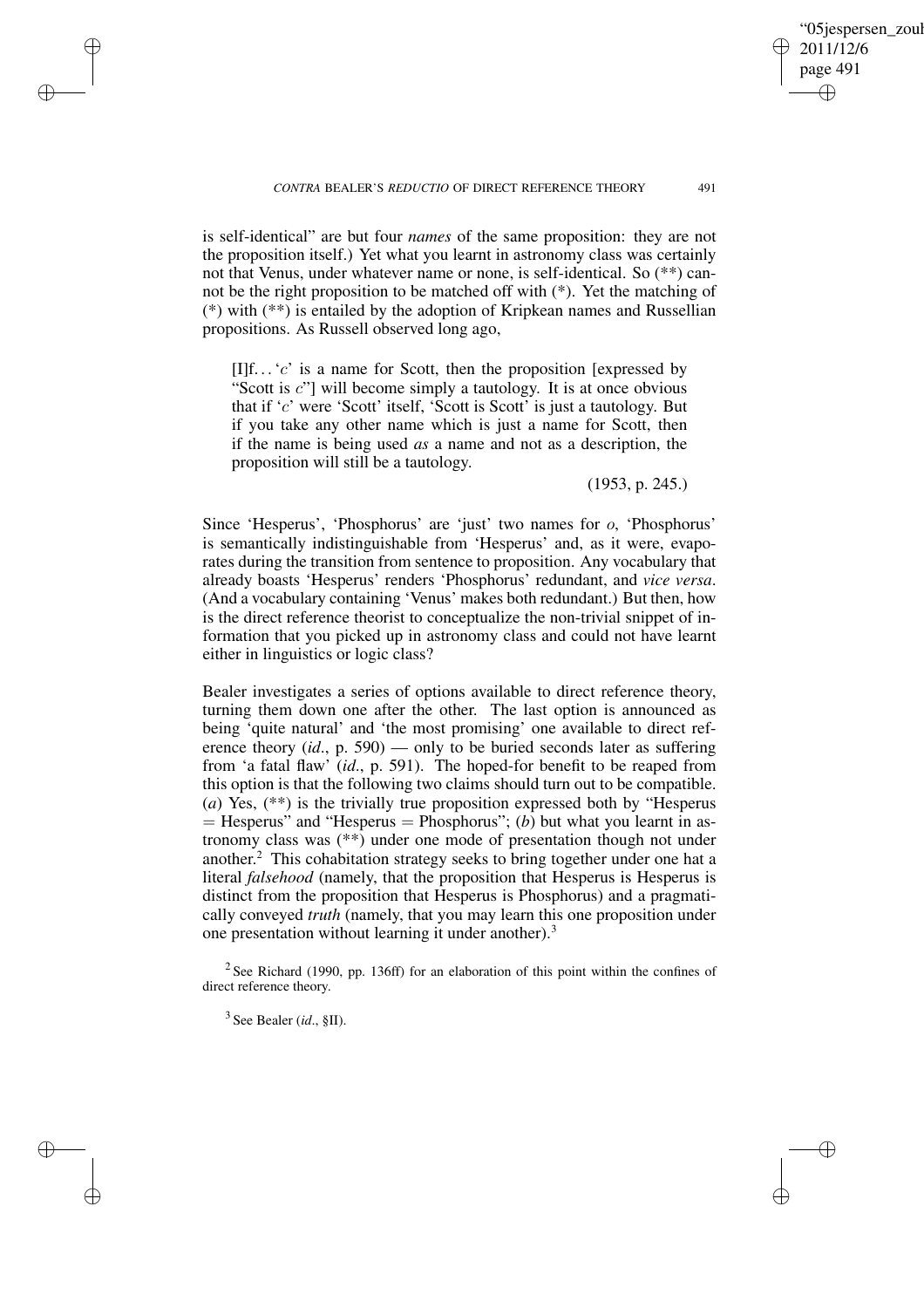'05jespersen zoul 2011/12/6 page 492 ✐ ✐

✐

✐

492 BJØRN JESPERSEN AND MARIÁN ZOUHAR

How are we to express, in exact terms, this *truth* that is pragmatically conveyed in a way that is literally *false*? Bealer's answer, on behalf of direct reference theory, is this:

Suppose that  $m$  is a mode of presentation similar to 'Hesperus  $=$ Hesperus' and  $m'$ , a mode of presentation similar to 'Hesperus = Phosphorus'. The proposal is to . . . treat 'Under modes of presentation m and m', respectively,' as a kind of *sentential operator*  $U_{m,m'}$ that operates on ordinary identity and nonidentity sentences. In conversation, then, when one utters ["the proposition that Hesperus = Hesperus and the proposition that Hesperus = Phosphorus are *not* identical"], which is literally false. . . , the true thing one would be saying conversationally would be:

Under modes of presentation  $m$  and  $m'$ , respectively, the proposition that  $H$ esperus  $=$  Hesperus and the proposition that Hesperus = Phosphorus are not identical. (*Id*., p. 590.)

The introduction of modes of presentation is to no avail, however. Bealer's *reductio* is to the effect that the introduction of two different such presentations does not preserve from inconsistency the proposition that the proposition expressed by "Hesperus  $=$  Hesperus" is distinct from the proposition expressed by "Hesperus = Phosphorus". The *reductio*, in Bealer's own notation, is this:

(i) 
$$
U_{m,m'}([H = H] \neq [H = P])
$$

$$
(ii) \qquad q = [H = H] \wedge q = [H = P]
$$

(iii) 
$$
U_{m,m'}(q \neq q)
$$
.

(i) is supposed to be the literal truth, "Under modes of presentation  $m$  and  $m'$ , respectively, the proposition that Hesperus = Hesperus and the proposition that  $H$ esperus  $=$  Phosphorus are not identical" conversationally conveyed by the literal falsehood, "The proposition that Hesperus = Hesperus is distinct from the proposition that Hesperus = Phosphorus". (ii) introduces 'q'; *via* substitution of 'q' for "[ $H = H$ ]" and "[ $H = P$ ]" in the context " $U_{m,m'}(\ldots)$ ", the inconsistency " $U_{m,m'}(q \neq q)$ " ensues in (iii). The validity of the substitution presupposes that  $U_{m,m'}$  be an extensional operator, and Bealer in effect introduces it as such (*id*., p. 591, n. 29). Since we cannot blame the inference of (iii) either on the (tacit) rule of substitution or on the innocuous premise (ii), the culprit must be premise (i), which is therefore unmasked as being false.

✐

✐

✐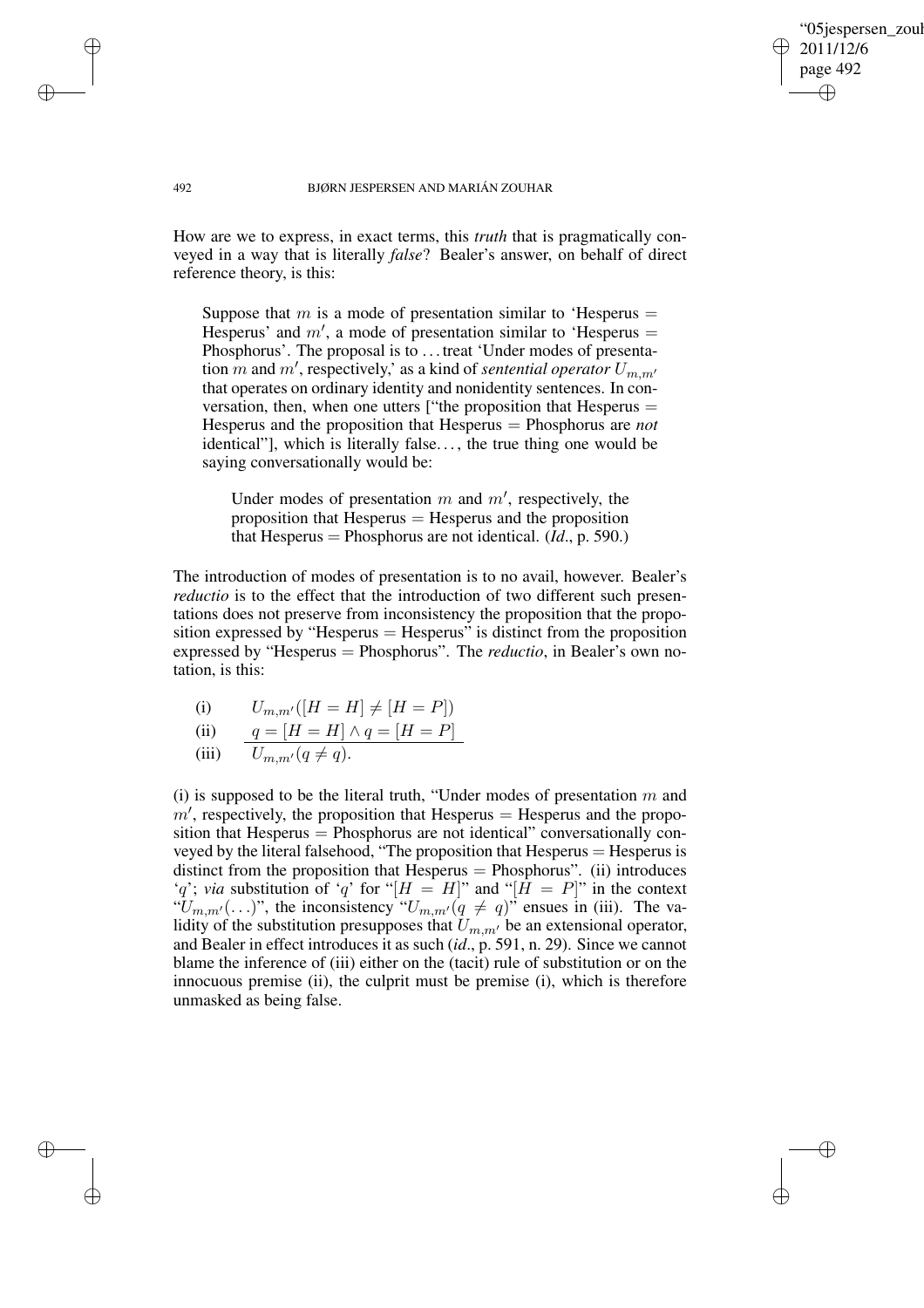Bealer goes on to heap scorn on (iii):

But I really do not understand what this is supposed to be saying! ... What relevant action of ...  $U_{m,m'}$  could possibly turn ' $q \neq q'$ ' into a true sentence . . . ? I just do not get it. (*Id*., p. 591.)

However, we need not rack our brains about how to make sense of " $U_{m,m}$ "  $(q \neq q)$ ". (iii) *is* false, for sure, but so is (i), if (ii) is true; and (ii) is an unproblematic triviality given how direct reference theory construes names and propositions. Since (ii) is trivially true, (i) can be no other proposition than (iii), despite the fact that it is encoded in two syntactically different manners. From this it follows that (iii) means whatever (i) means, and Bealer just told us in the quotation above what (i) means. It also follows that (i), (ii), (iii) is a trivially valid argument in which the conclusion is identical to the first premise.

## 2. *First Objection*

✐

✐

✐

✐

What drives the *reductio* is the fact that Bealer uses two (in fact, three) pieces of notation for one and the same proposition: ' $[H = H]$ ', ' $[H = P]$ ' (and  $(q')$ . But we are allowed, in logical syntax, to discard all redundant notation. So (i) can be rewritten in several manners, including:

(i.i) "
$$
U_m[H = H] \neq U_{m'}[H = H]
$$
"  
\n(i.ii) " $U_m[P = P] \neq U_{m'}[P = P]$ "  
\n(i.iii) " $U_m q \neq U_{m'} q$ ".  
\n(i.iv) " $U_m[o = o] \neq U_{m'}[o = o]$ ".

We find it more perspicuous if ' $U_m$ ', ' $U_{m'}$ ' are prefixed directly to the sentences they operate on. (i.i) and (i.ii) render (ii) (which merely serves to introduce 'q' to blot out the notational difference between "[ $H = H$ ]" and "[ $H = P$ ]") superfluous. From (i.i), (i.i) follows: similarly for (i.ii), (i.iii), (i.iv), respectively. This fact is blurred in Bealer's argument by employing two different notational guises. The use of different notational guises for the same proposition is essential to Bealer's argument, however, because otherwise (i), (iii) would collapse into (i.i), (i.i) or (i.ii), (i.ii) or (i.iii), (i.iii) or (i.iv), (i.iv). Amidst such a collapse, nobody in their right mind would regard the first premise as true.

It is illustrative to rewrite Bealer's *reductio* using the same symbol, 'q', for  $(**)$ , as in:

✐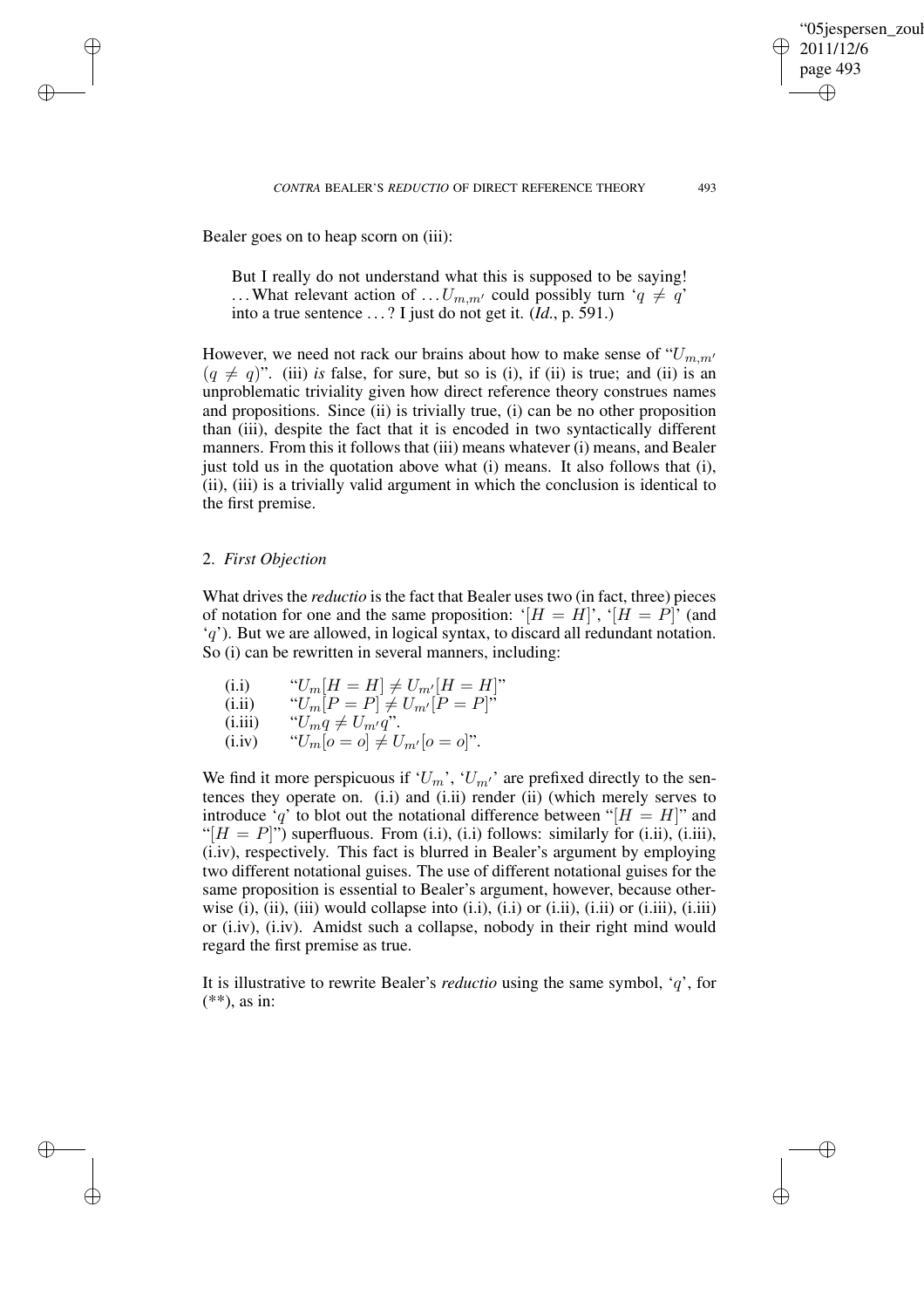✐

494 BJØRN JESPERSEN AND MARIÁN ZOUHAR

(i.iii) 
$$
U_m q \neq U_{m'} q
$$
  
\n(ii.i)  $q = q \land q = q$   
\n(iii.i)  $U_m q \neq U_{m'} q$ 

Evidently, (i.iii) is self-contradictory, (i.iii) and (ii.i) are mutually incompatible, and (iii.i) is identical to (i.iii). We may leave out (ii.i), since it is the triviality that  $q$  is identical to itself. The identity between the premise (i.iii) and the conclusion (iii.i) explains why the argument is trivially valid, being an instance of self-implication.

It is revealing, therefore, that  $U_{m,m'}$  is explicitly introduced as a *sentential* operator rather than a propositional one. Its operands " $[H = H]$ " and " $[H = P]$ " are distinct sentences (sentence types), so the inconsistency " $U_{m,m'}[H = H] \neq [H = P]$ " cannot be read off of the notation; (ii), together with substitution, is needed to engender the explicit, or 'formal', inconsistency " $U_{m,m'}(q \neq q)$ ". On the other hand, if  $U_{m,m'}$  were replaced by some *propositional* operator  $U_{m,m'}^*$ , the same operand would occur twice over (once as governed by  $U_m^*$  and once by  $U_{m'}^*$ ) and the 'relevant action' of  $U_{m,m'}^*$  would be immune to differences in notation. To be sure, the inconsistency would not spring from the page, in case two different formulae were employed. But once it was realised that the formulae co-denote, or coexpress, the same proposition, the inconsistency would be obvious, and (ii) and substitution would not be needed.

Bealer's argument is formally an impeccable *reductio*, albeit an extreme one in which a self-contradictory proposition occurs both as premise and conclusion. We may well wonder, though, what the point might possibly be of putting forward an argument of the form

$$
\frac{A_1,\ldots,A_n}{A_i}
$$

for  $1 \leq i \leq n$ .

This question takes us to the dialectics that Bealer's argument is embedded in. The first step of Bealer's argumentation is to convince the friends of direct reference that premise (i) is the best formal interpretation of identity sentences available to their theory. The second step is to show that (i) conjoined with the remaining premises entails an inconsistency. The third, and last, step is to reject (i) on the basis of this *reductio*, having as a consequence that direct reference theory is left without a theory of identity sentences.

✐

✐

✐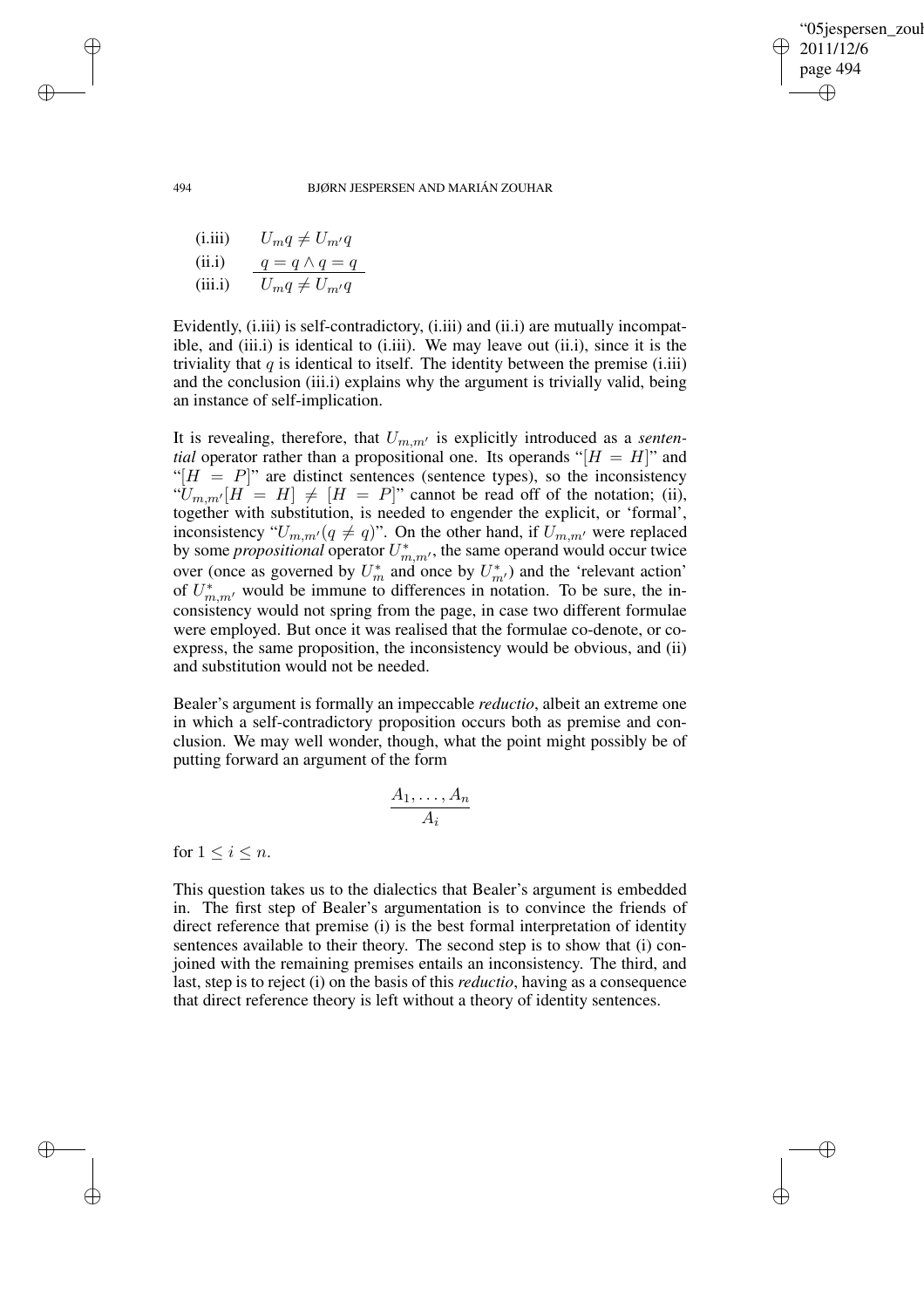*CONTRA* BEALER'S *REDUCTIO* OF DIRECT REFERENCE THEORY 495

05iespersen zoul 2011/12/6 page 495 ✐ ✐

✐

✐

The problematic step is the first one, because we are supposed to embrace an inconsistency. The second step is trivial due to self-implication. The third step is automatic, as soon as we accept *reductio ad absurdum* as a valid manner of reasoning. So let us concentrate on the first step. As we noted above, Bealer attempts to make the premise look palatable by dressing it up in a notation that both conceals the inconsistency and appears to be an adequate translation into logical notation of a formulation in English of the allegedly best theory of identity sentences available to direct reference theory. Bealer deploys a different notation for the same proposition when figuring as conclusion because, as said above, the inconsistency now needs to be explicit.

However, the direct-reference camp can easily blunt the impact of the *reductio*. The formula, " $U_{m,m'}([H = H]) \neq [H = P]$ " can be read in no other way but as equivalent to, " $U_{m,m'}([H = H]) \neq [H = H])$ ", on the direct-reference interpretation of 'H', 'P' as two names for the same individual. So the formula is inconsistent. But it is hard to take it seriously that the formula, so understood, could possibly be the literal *truth* conveyed by some literal *falsehood*. Therefore, the direct-reference camp has no reason to accept, " $U_{m,m'}([H = H]) \neq [H = P]$ " as an adequate interpretation and formalization of their stance. In fact, its inconsistency gives them the strongest possible reason for *rejecting* it.

Bealer would have had a much stronger case against direct reference theory if the interpretation of true identity sentences that he attributes to the theory had been instead a consistent proposition which together with other consistent propositions issued in an inconsistency. This would have demonstrated that a set of tenets belonging to direct reference theory, whilst individually plausible, was inconsistent and that at least one of the tenets would have to go.

## 3. *Second Objection*

✐

✐

✐

✐

To preview our second objection: if  $U_{m,m'}$  is construed as a sentential operator, it must generate opaque contexts; and, conversely, if  $U_{m,m'}$  is supposed to generate transparent contexts, then it cannot be a sentential operator.

Bealer would like to treat  $U_{m,m'}$  as being a sentential as well as an extensional operator. What our first objection demonstrates is that if  $U_{m,m'}$  is viewed as operating on sentential arguments, then points made about the sentences it governs may be surreptitiously carried over to the propositions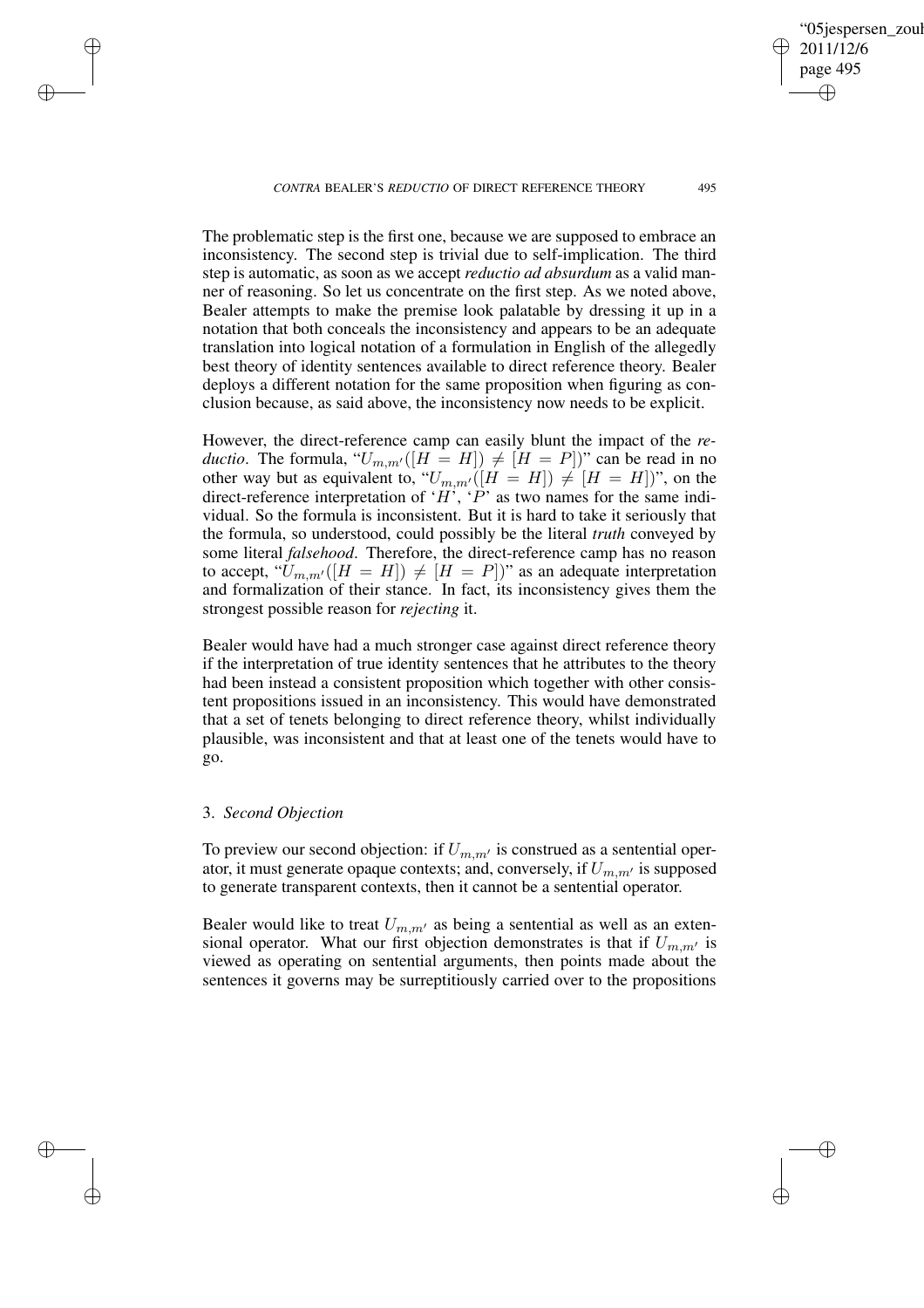05iespersen\_zoul 2011/12/6 page 496 ✐ ✐

✐

✐

### 496 BJØRN JESPERSEN AND MARIÁN ZOUHAR

✐

✐

✐

✐

expressed or denoted by these sentences. This is, of course, both misleading and inappropriate. Yet Bealer's *reductio* trades heavily precisely on this confusion between sentences (formulae) and propositions.

What about the purported extensionality of  $U_{m,m'}$ ? Bealer is pretty much content to merely assume his dummy operator to be extensional. What he does offer by way of argument is condensed into a brief footnote:

Does  $U_{m,m'}$  generate a referentially opaque context? No, not according to direct reference theories: the reference of a proper name occurring in an otherwise opaque context is, strictly and literally, never opaque but instead is always 'direct'. (*Id*., p. 591, n. 29.)

This argument is weak. It confuses the semantic issue of the reference relation of directly referring terms with the pragmatic and epistemological issue of a language-user's command of a term as it occurs in this or that sort of context. The opposite of being *direct* is being *mediated*, not: being *opaque*; the opposite of being *opaque* is being *transparent*, not: being *direct*. The reference relation of a directly referring term is not torn between being opaque or being direct, for it is obviously the latter, since for want of alternative referents reference shift is not an option. What is an option is that, while a directly referring term's reference relation remains unscathed, a languageuser may lose track of what the term's referent is. This is the notion of opacity that suits Bealer's purposes, as we show below.

In general, there are various ways of construing the opacity of contexts. There are Frege-like approaches according to which opacity-inducing operators shift the reference of expressions occurring within their scope. This is a logical or semantic notion of opacity. Obviously, this notion is not an option for the proponents of direct reference theory and, therefore, would be futile had Bealer invoked it in his critique. On the other hand, linguistic contexts are sometimes treated as being opaque in case a competent speaker of a given language declines to accept a substitution of co-referential terms in such contexts, because he fails to realize that they are co-referential. This is a pragmatic or epistemological notion of opacity, pivoted as it is on the speaker's assent to or dissent from substitution. If Bealer's argument is to bear on direct reference theory, this is the notion of opacity he wants. This notion does not require reference shift on the part of expressions occurring in the contexts governed by this sort of opacity-generating operators. So this notion of opacity is open to the proponents of direct reference theory. It just points to something fairly simple, namely that a competent speaker of a given language need not be in a position to 'see behind' the term and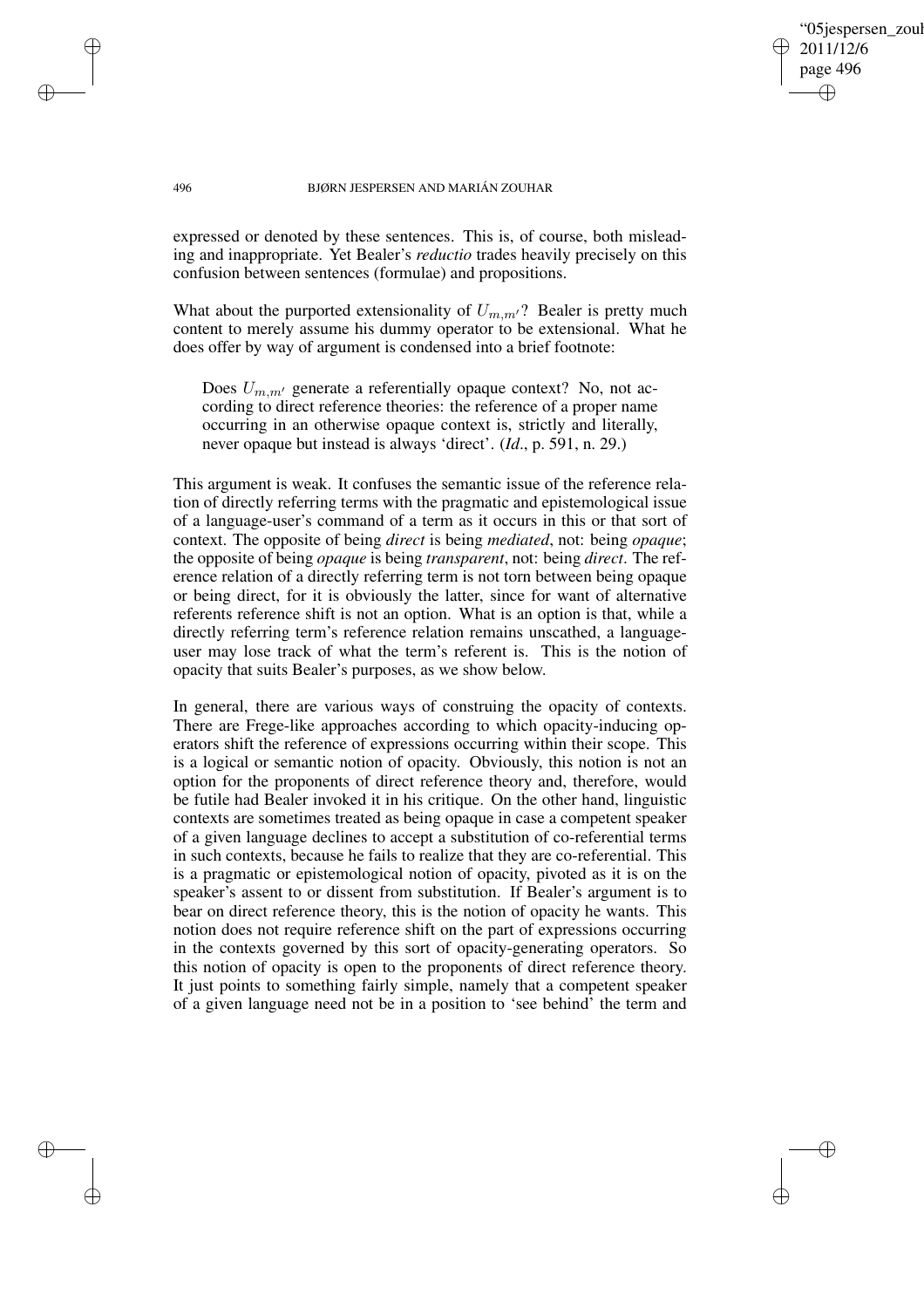✐

✐

✐

05iespersen\_zoul 2011/12/6 page 497 ✐ ✐

✐

✐

grasp what the term refers to in some particular kind(s) of context. A term can be directly referring, while at the same time some contexts may generate opacity in this pragmatic and epistemological sense.

Of course, the advocate of direct reference theory deciding to adopt this notion of opacity has to explain how it is possible that a speaker of a given language may at the same time qualify as competent and be entitled to dissent from the substitution of co-referential terms within such contexts. Here is a sketch of a possible answer available to direct reference theory. By 'being a competent speaker with respect to 'Hesperus" is meant that the speaker grasps the 'disquotational' sentence "'Hesperus' refers to Hesperus".<sup>4</sup> Similarly, we have such disquotational sentences at our disposal for all proper names, and we may admit that a speaker is competent as soon as he grasps and accepts them as guiding his usage of the relevant proper names.

It is important to realize that the speaker may, without infringing his competence with respect to 'Hesperus', fail to grasp the sentence "'Hesperus' refers to Phosphorus". The reason is because "'Hesperus' refers to Phosphorus" is not *homophonic*. What we need are homophonic disquotational sentences because such sentences embed the semantic conventions regulating a given name without assuming that the speaker knows, for example, all names synonymous with it. (For the sake of argument, 'Hesperus' is treated as being synonymous with 'Phosphorus'). In this sense the speaker is imperfect in a vast number of cases. Had the speaker been perfect, mastering all the synonyms of a name he does master, he could not master "'Hesperus' refers to Hesperus" without, *ipso facto*, mastering "'Hesperus' refers to Phosphorus".<sup>5</sup> The sentence "'Hesperus' refers to Hesperus" captures, in the meta-language, the piece of information the speaker has about the objectlanguage name 'Hesperus'. What we claim is that the speaker is competent, as soon as he is capable of applying disquotation; that is, he must know that the name referred to by the left-hand term "Hesperus" refers to the object referred to by the right-hand term 'Hesperus'. He need not know that the former refers to the object referred to by the term 'Phosphorus'. Put differently, you may be competent (knowing that 'a' refers to a) without being perfect (not knowing that 'b' denotes  $a$ , for any 'b' co-referential, or even synonymous, with  $(a')$ . Just for the record, it follows from linguistic competence being couched in terms of homophonic disquotational sentences that

<sup>4</sup> Disquotational sentences of this kind are deployed in McDowell (1977).

<sup>5</sup> Perfect speakers are theoretical idealizations of a sort; therefore, they can be also labelled 'ideal speakers'. See Zouhar (2010) for an attempt to motivate and develop a more elaborate notion of a perfect (i.e., ideal) speaker.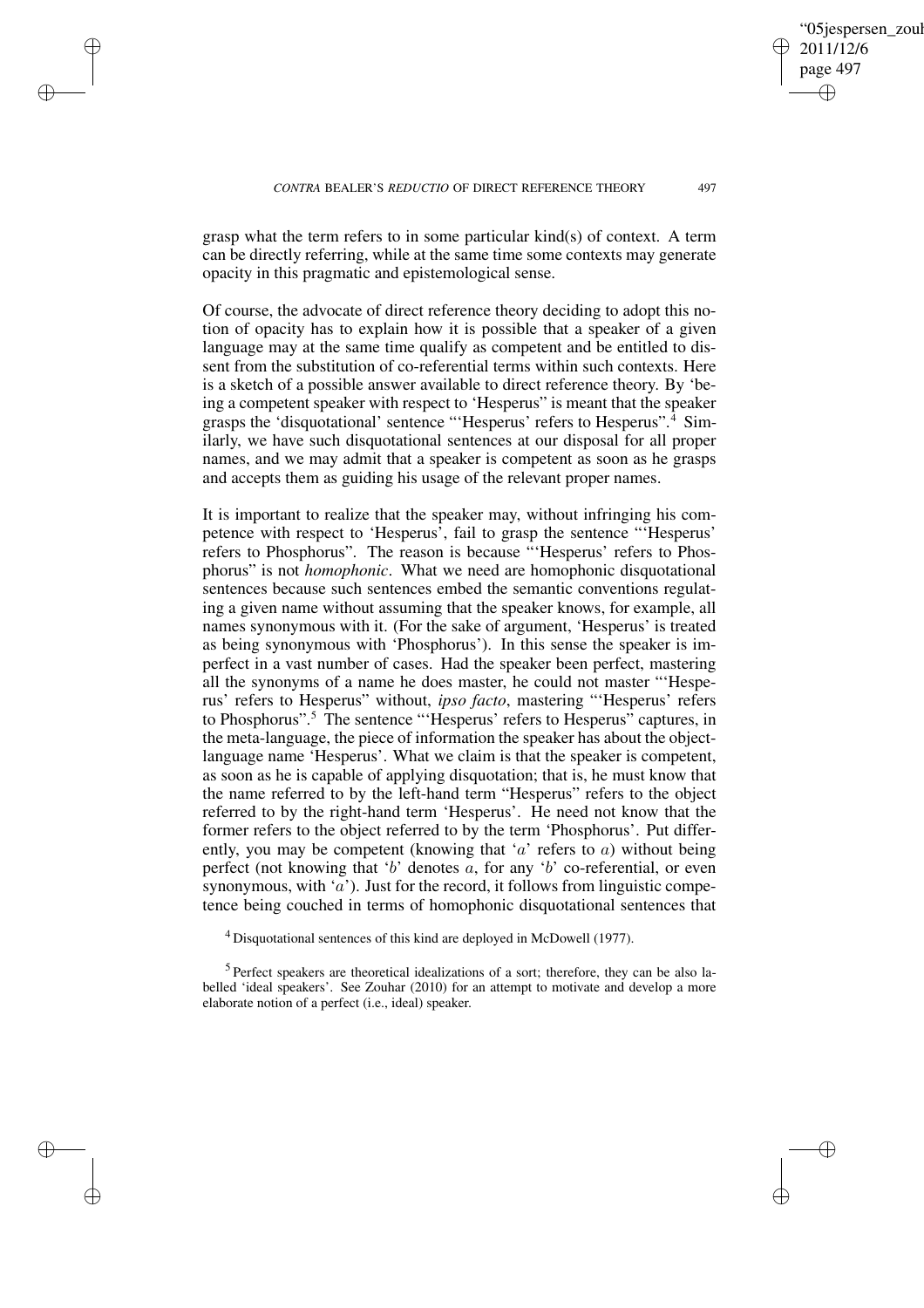✐

#### 498 BJØRN JESPERSEN AND MARIÁN ZOUHAR

the inverse case — mastering "'b' refers to a" without mastering "'a' refers to  $a''$  — is not compatible with possessing linguistic competence with respect to  $'a$ .

It might be objected that the recourse to homophonic disquotational sentences trivializes the notion of linguistic competence. It does not, though. First of all, homophonic disquotational sentences indicate, *inter alia*, also the kind of relation the term named on the left-hand side bears to the object named on the right-hand side. The term 'Hesperus' is presented as *referring to* the object Hesperus. So it seems that the speaker, in mastering "Hesperus' refersto Hesperus", knows also that he knowsthat 'Hesperus' is a proper name and knows also what kind of semantic relation is involved. This notion of linguistic competence is compatible with direct reference theory and tallies neatly with the notion of opacity that it would be reasonable for Bealer to attribute to the theory when setting up his *reductio*.

Back to Bealer's mode-of-presentation operator. Here is a simple argument for viewing the sentential operator  $U_{m,m'}$  as opacity-generating. A standard criterion enables us to decide whether an operator generates opaque contexts or not: an operator generates opaque contexts, provided it does not enable substitution of co-referential terms within these contexts *salva veritate*. And it is usually assumed that a competent speaker of a given language is qualified to decide whether substitution along these lines is valid. Modes of presentation are used here to capture a speaker's perspective on a given sentence. So, let us imagine a competent speaker and ask whether it is possible for him to dissent from replacing 'Phosphorus' for an occurrence of 'Hesperus' in the sentence

" $U_m$  (Hesperus = Hesperus)"

where  $U_m$  is a sentential operator capturing a particular perspective of the speaker on the sentence "Hesperus = Hesperus". Now assume the speaker to be competent with respect both to 'Hesperus' and 'Phosphorus'; this assumption means that he is capable of using these terms in various utterances in various contexts and of understanding others' utterances in various contexts as well. Yet we may consistently assume that he is not willing to assent to the suggested substitution, because his assent would require more than mere linguistic knowledge of the relevant semantic conventions. The additional requirement is that the speaker should possess enough astronomic knowledge to know that Hesperus is Phosphorus. This means that while assenting to the sentence

✐

✐

✐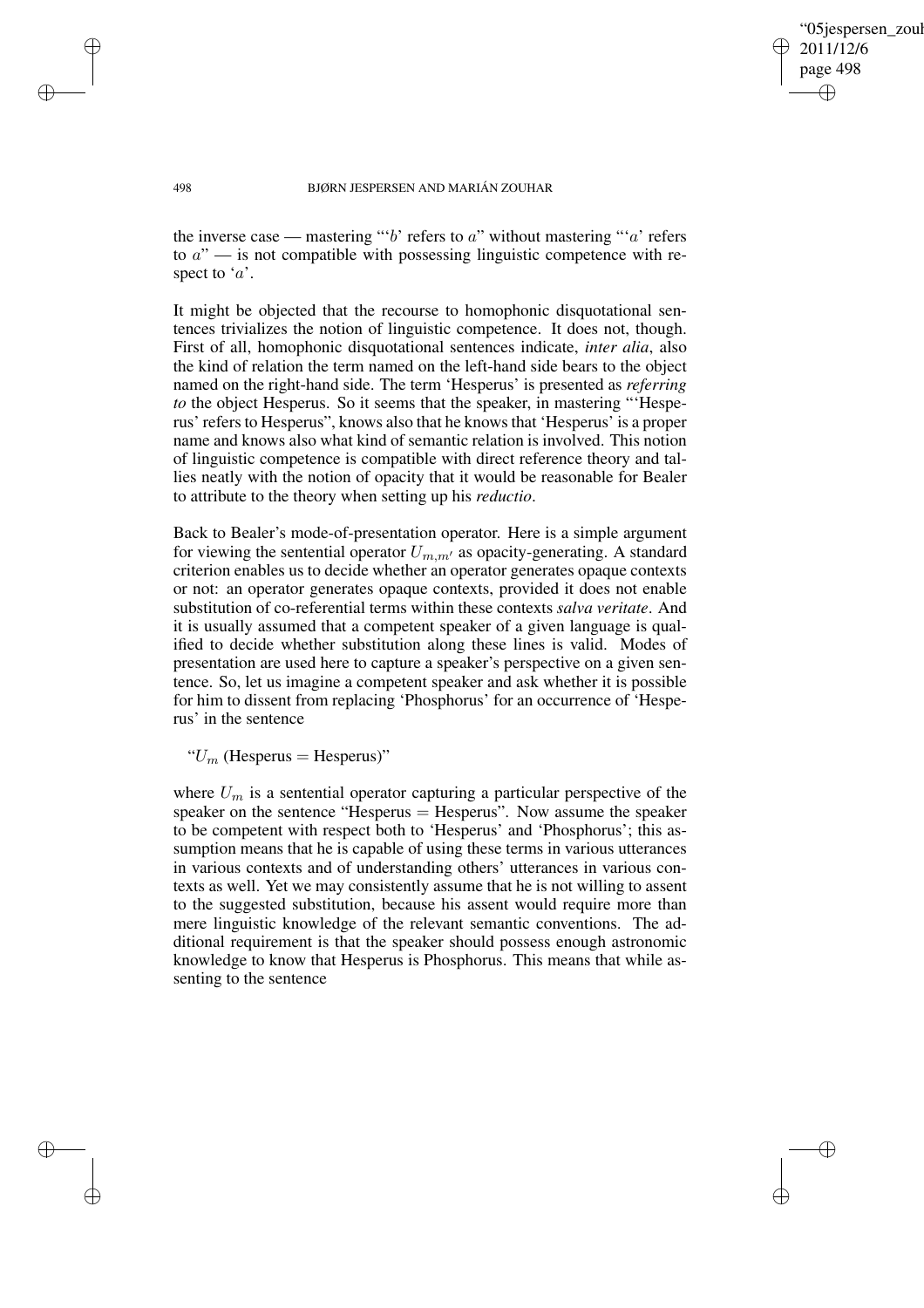2011/12/6 page 499 ✐ ✐

✐

✐

'05jespersen\_zoul

" $U_m$  (Hesperus = Hesperus)"

✐

✐

✐

✐

he may dissent from the sentence

" $U_{m'}$  (Hesperus = Phosphorus)".

While the direct reference theorist may rationally defend this position, he needs to provide a persuasive epistemology of natural language in order to provide a *modus vivendi* allowing directly referring terms to co-exist with at least some contexts being opaque. We are just trying to demonstrate here that one should carefully distinguish the referential relation between terms and objects from speakers' knowledge of the referential relations of such terms. Bealer's argument for the opacity of  $U_{m,m'}$ , on the other hand, ignores this difference, which is why we deem his argument for treating  $U_{m,m'}$  as generating referentially transparent contexts dubious.

Thus, it is reasonable to regard  $U_m$ , as well as  $U_{m,m'}$ , as opacity-generating operators, provided they govern sentences. The reason is that it is *possible* for a speaker to dissent from substituting co-referential terms within the contexts prefixed by  $U_m$ . For  $U_m$  directs the speaker's attention to the words occurring after this operator rather than to their meaning or reference.

Now, things would be different had  $U_m$ , and  $U_{m,m'}$ , instead directed the speaker's attention to the meanings or references of the words occurring within the scope of the operator. Given that 'Hesperus' and 'Phosphorus' refer to the same object, o, it would be impossible for the speaker to reject substituting one term for the other within the contexts governed by  $U_m$  so construed, because the terms are semantically indistinguishable. The speaker would be in the same epistemic position when faced with the proposition

 $U_m$  (Hesperus = Hesperus)

as when faced with the proposition

 $U_m$  (Hesperus = Phosphorus).

The language-user would view  $U_m$  as applying to the singular proposition  $\langle 0, \rho \rangle$ , which involves the identity relation and two occurrences of the same object.

Of course, this would mean that  $U_m$  would no longer be a sentential operator but a propositional one, i.e. the operator  $U_m^*$  introduced in the previous section. Hence, in order to accommodate transparency as required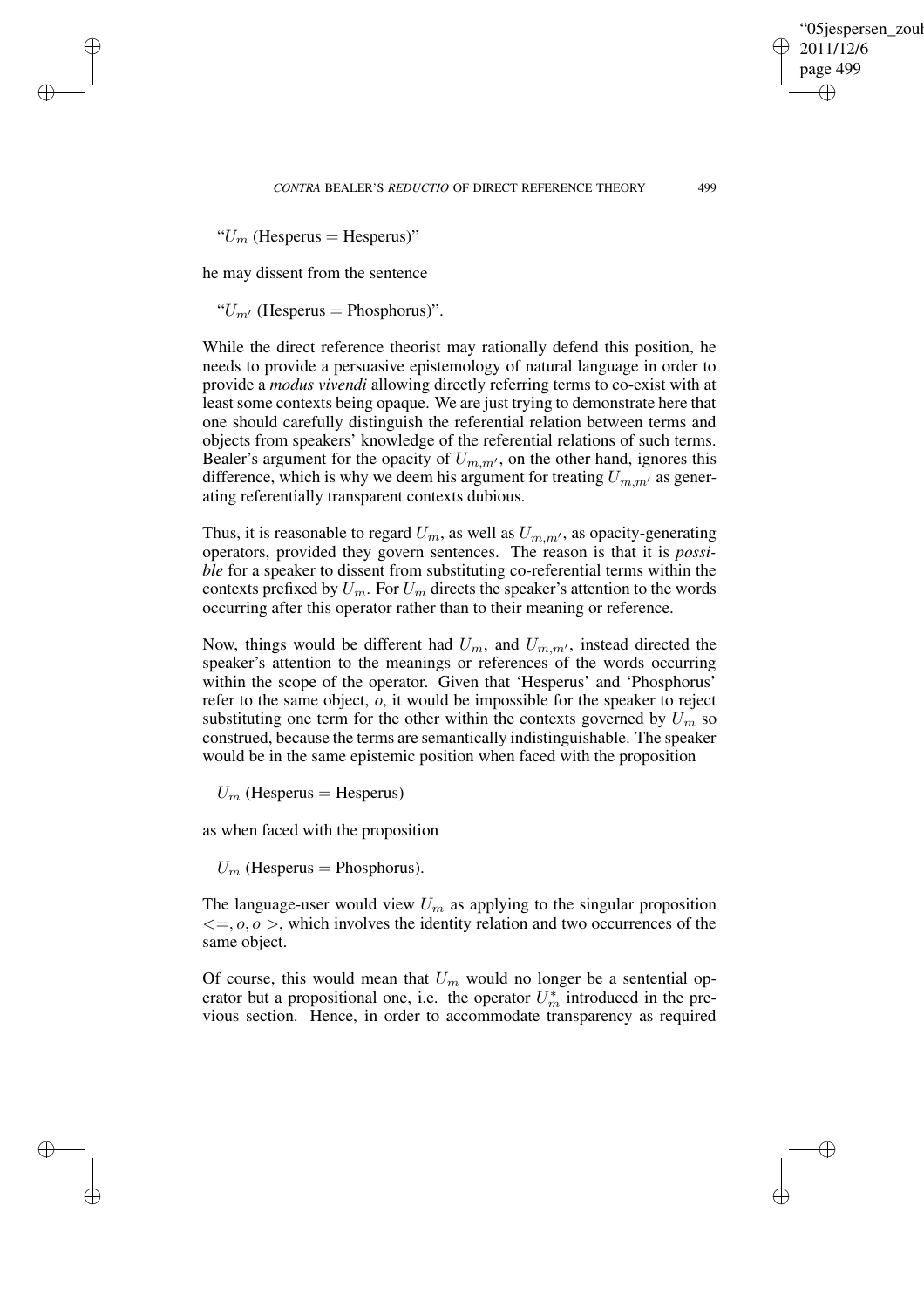✐

### 500 BJØRN JESPERSEN AND MARIÁN ZOUHAR

by Bealer's *reductio*, one has to treat the mode-of-presentation operators as propositional. On the other hand, if such operators are to be sentential, as is also required by Bealer's *reductio*, they need to generate opacity in order to be relevantly different from their propositional counterparts, which generate transparency.

The lesson is simple.  $U_{m,m'}$ , in its capacity as opacity-generating operator, cannot be used by Bealer to develop his *reductio*. His *reductio* requires substituting co-referential terms — in particular, terms referring to propositions — *salva veritate*. However, the opacity-generating operators cannot guarantee the *salva veritate* clause, so Bealer's argument comes out invalid.

Therefore, Bealer can be nailed to a dilemma. If his dummy operator  $U_{m,m'}$ governs transparent contexts then his argument comes out a trivially valid *reductio* attributing an inconsistent interpretation of identity sentences to direct reference theory that the theory has every reason to reject. If  $U_{m,m'}$ governs opaque contexts then the substitution that the *reductio* requires does not go through, hence his argument comes out invalid, hence is no *reductio* of how direct reference theory analyses identity sentences. The dilemma for Bealer is, first, that his *reductio* requires modes of presentation, yet modes of presentation are orthogonal to direct reference; and, second, that his *reductio* requires  $U_{m,m'}$  to generate transparency, yet a mode-of-presentation operator ought obviously to generate opacity for co-referential terms. Bealer's *reductio* compels him to choose the two less plausible horns, so his  $U_{m,m'}$ is, as it were, doubly implausible. The upshot is that Bealer does not have much of a case, or any at all, against direct reference theory.

## *Conclusion*

Above we presented two objections to Bealer's argument. If the first objection applies, Bealer's argument turns out to be a trivially valid *reductio* whose conclusion is identical to its only premise and, therefore, incapable of refuting the premise. If the second objection applies, Bealer's argument turns out to be invalid and, therefore, cannot sustain a *reductio*.

Whichever objection applies, it would seem that Bealer, in effect, sets up a straw man and sets him ablaze instead of tackling direct reference theory head-on. This impression is confirmed by Bealer's introduction of the modeof-presentation operator  $U_{m,m'}$  that figures in the syntax of the premise designed to reproduce Bealer's interpretation of how direct reference theory analyses identity sentences. The very idea, though, of having modes of presentation, in whatever shape or form, be part and parcel of the syntax and

✐

✐

✐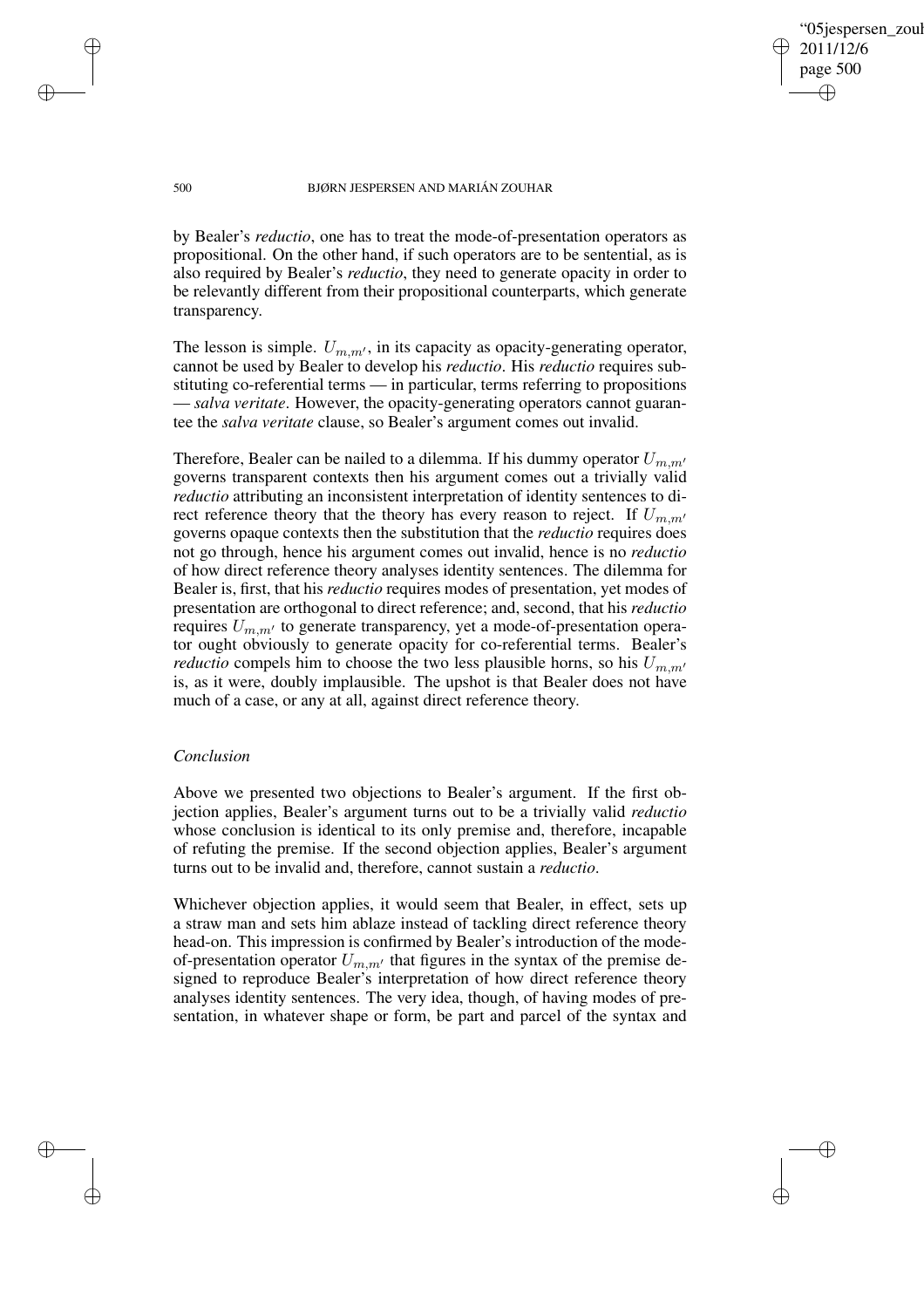✐

semantics of direct reference theory is barely coherent. The theory does not necessarily eschew modes of presentation, but *direct* reference does not get analysed in terms of them.

✐

✐

✐

✐

We see Bealer's *reductio*, and the use he makes of it, as a provocation rather than as an actual confutation of direct reference theory's (best) theory of identity sentences. This is not to say that the provocation would not be appropriate, though: it is. Direct reference theory does owe itself and the rest of the community of analytic philosophy of language a spelt-out theory of such sentences that suffers none of the drawbacks Bealer rightly points out in (2004).

The most important step in that direction would consist in developing a fullfledged theory of sentential meaning to explain how the atoms (such as Venus and the identity relation, or the King of France and baldness) that directly referring terms pick out cooperate so as to form molecules like sentential meanings. However, the problem of how several atoms form one compound is nothing other than Russell's old problem of propositional unity, which is fundamentally the problem of the logic and semantics of *predication*, as when predicating identity of Hesperus and Phosphorus or baldness of the King of France. $6\,$  So what is hampering the progress of direct reference theory would seem to be not least its lack of a satisfactory theory of predication, hence of propositions or sentential meaning in general.<sup>7,8</sup>

> Bjørn Jespersen: Czech Academy of Sciences Technical University of Ostrava Czech Republic

<sup>6</sup> As Davidson rightly states, "Clearly, what the problem of predication is concerned with is none other than an example of what is often called the unity of the proposition." (2005, p. 87.) See (*ibid*., Chs. 4–5) for discussion of predication and propositional unity. For an anti-Russellian, pro-Frege-Churchian account of predication, see Duží *et al*. (2010, pp. 190– 200).

<sup>7</sup> Those advocates of direct reference that embrace propositions at all tend to construe them in terms of ordered *n*-tuples. See Bealer (1998, pp.  $4-10$ ) or Jespersen (2003) for a critique of propositions as mere set-theoretic sequences. See Pelham and Urquhart (1991) for a critique of the widespread, but erronous, sequence-based interpretation of Russellian propositions and an alternative interpretation.

<sup>8</sup> Versions of this paper were read at Central European University, Budapest, 18 May 2006, and at *VAF 2009*, Tilburg, 22–23 January 2009. We are indebted to Marie Duží and Pavel Materna for valuable comments. The research reported herein was in part supported by GACR Grant #401/10/0792 (Bjørn Jespersen) and VEGA Grant #1/0046/11 (Marián Zouhar).